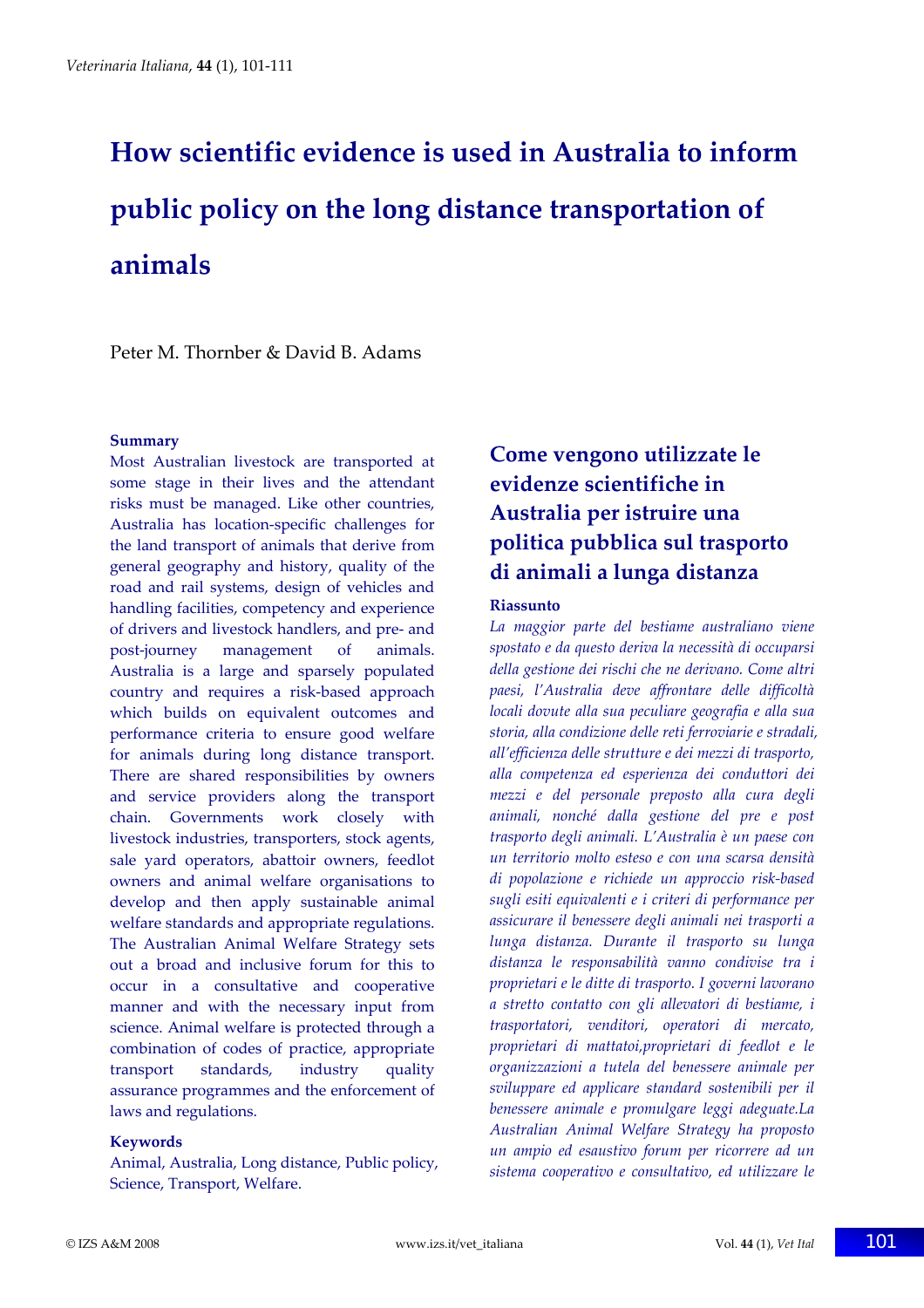*informazioni scientifiche. Il benessere animale viene tutelato attraverso l'utilizzo di codici di comportamento pratico, appropriati standard di trasporto, programmi di sicurezza aziendali e l'applicazione di leggi e regolamenti.* 

#### **Parole chiave**

Animali, Australia, Benessere, Lunga distanza, Politica, Scienza, Trasporto.

## **Introduction**

Since European colonisation, Australia's history records the challenges of producing and marketing livestock on an island continent. Australia has a unique fauna and the common types of farm livestock were initially introduced after long sea journeys, mainly from Europe (18). Currently, large numbers of animals of all types are moved over long distances to and from Australia by sea and air and within Australia by road, rail and air and on foot, by droving. Animals are transported for sale or slaughter, for production reasons (e.g. cattle to pasture or feedlot), for sporting or recreational purposes and in times of drought or natural disasters, such as fire or flood. In 2006, for example, 4.1 million market sheep and 635 000 market cattle were exported from Australia (4). These animals were transported mainly by sea, as illustrated by the photograph in Figure 1.



#### Figure 1

Feeder cattle destined for a port in South-East Asia being transferred from a road train to a specialised livestock ship at Port Darwin in northern Australia

Whether animals are transported by air, sea, rail or road or travel on foot on livestock droving routes, owners, agents and service providers have always had implicit personal and collective duties of care over the animals in their charge. However, the welfare of animals has increased as an important public issue within Australia in recent times and heightened concern has driven a demand for these customary duties of care to be clearly spelled out and properly executed. Conflicting aspirations have come to the fore and have necessitated processes for public policy that lead to balanced and informed decision‐ making on the issue. Since 2006, the Australian Animal Welfare Strategy (AAWS) (5) has provided a national umbrella framework for making sustainable improvements to animal welfare outcomes. Its background history reveals how general policy on animal welfare has evolved in Australia and can be informed by science and how different policy instruments can be applied to specific matters, such as the long distance transport of animals.

Australia's land transport system recognises the need for a risk‐based approach that covers the entire transport chain, from farm to destination. Journeys must be planned and contingencies considered. The experience and competence of animal handlers and vehicle drivers is paramount to successful outcomes. The authors outline how animal welfare during long distance transport is protected in Australia by addressing key components of the transport sequence, namely: the selection and preparation of animals and their fitness to travel, the handling and management of animals undergoing transport and the infrastructure for transport. General policy for animal welfare within Australia's system of government forms a background to this outline and points to where and how scientific evidence can inform decisions. The discussion concentrates on processes for bringing science, i.e. organised knowledge, to bear on policy and does not deal with the science itself.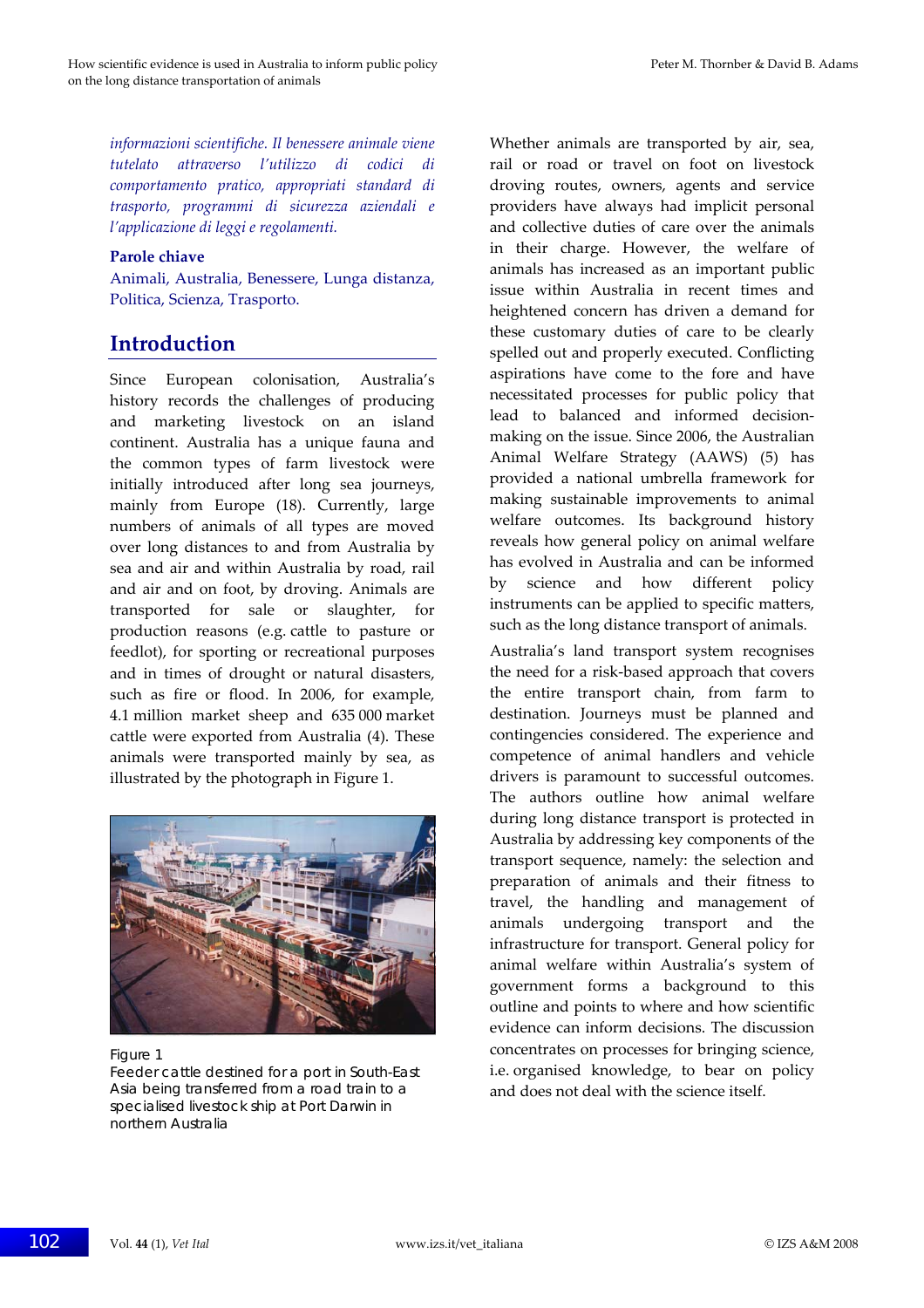## **The general management of animal welfare in Australia**

#### **Australia's system of government**

Like many other countries, Australia is a federation and the division of powers between its Commonwealth and State governments is specified in the Australian constitution. In short, the duties of the Commonwealth government lie in matters such as foreign policy and defence, whereas those of the States and Territories lie in matters such as justice, education, health and internal transport. Accordingly, animal welfare is a responsibility of State and Territory governments. Cohesion and harmony among Australia's governments is sought through the Council of Australian Governments (COAG) and its system of State‐ Commonwealth Ministerial Councils and expert committees.

## **Early approaches to animal welfare in Australia**

Laws for the protection of animals existed in the Australian States before Australia's federation in 1901 and remained the dominant policy instrument for animal welfare until the 1980s. These laws were directed against cruelty which was depicted as the wilful or wanton infliction of pain, suffering or death upon an animal or the intentional or malicious neglect of an animal. Prevention of Cruelty to Animals Acts were revised regularly to keep pace with the times. However, it became apparent in the latter half of the twentieth century that these anti‐cruelty acts provided insufficient protection against all sources of poor animal welfare.

Livestock farming in Australia commenced a major transition in the 1950s as new forms of extensive and intensive husbandry were implemented according to the prevailing management wisdom of that time. Little attention was given to the need for deliberate processes to evaluate the welfare impacts of innovation. In some instances, implementation occurred with faulty design, deficient planning, inadequate competency, defective knowledge and a lack of consideration for

animals. Some high‐profile and successful prosecutions fuelled community perception that there had been no proper scientific and ethical evaluation of changed systems of husbandry and certainly no public consultation. Experience showed that animal cruelty laws required support from other and innovative means for delivering of good welfare to animals. It also became apparent that there was no recognised forum for the constructive exchange and development of ideas around animal welfare.

### **The Senate Select Committee on animal welfare and its aftermath**

An organised forum for public discussion of animal welfare came in late 1983 with the establishment of the Senate Select Committee on Animal Welfare in Australia's Commonwealth Parliament. A statement introducing this Committee recognised animal welfare as a highly charged issue in which emotion was often confused with facts. The task of the Committee was to report on the facts as they stood at that time.

The Senate Select Committee was a turning point for the issue of animal welfare in Australia. It provided a meeting place for all points of view and allowed for structured debate and the emergence of ideas in an understandable way. The comprehensive reports of the Committee covered animals in science, in extensive and intensive forms of agriculture, those being exported, involved in racing, and those in the wild. These reports combined the philosophical, socio‐political and scientific aspects of animal welfare as they were known up until the time of writing. The reports also set forth recommendations for further action.

Several important developments occurred, either in parallel with or in the aftermath of the Senate Select Committee on Animal Welfare. Australia's States set up animal welfare advisory committees to underpin consultative processes for the development of animal welfare policy within their jurisdictions. A Sub‐Committee on Animal Welfare (SCAW) was established in 1980 within the system of ministerial councils of the Council of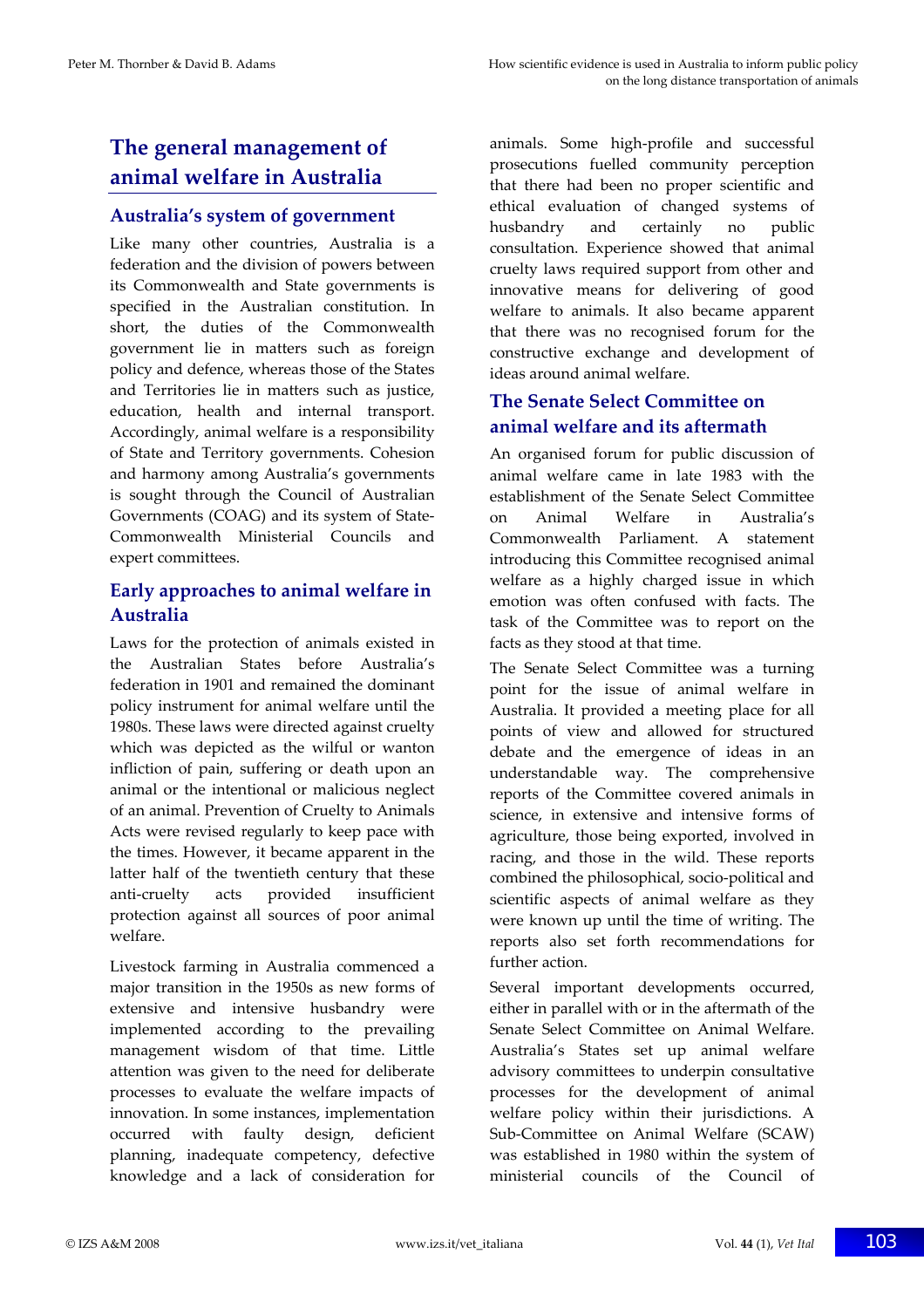Australian Governments. The remit of this Sub‐Committee was to find ways of harmonising the approach to animal welfare among Australia's jurisdictions. SCAW has undergone many transformations and is now called the Animal Welfare Working Group within the Primary Industries Ministerial Council.

A key task of SCAW was to oversee the preparation of so-called model codes of practice for the welfare of animals which were intended as a model to enable Australia's States to develop their own codes to meet their own particular circumstances. In their early form, model codes were to be revised to 'take account of advances in the understanding of animal physiology and behaviour and their relationship to the welfare of animals'. The Australian Agricultural Council endorsed model codes for road and rail transport in early 1983 (1, 2) and model codes for sea and air transport in 1986 (3, 10). There are model codes for the transport of cattle (14), horses (12), poultry (15) and pigs (13). Transport of sheep is covered in model code for the general care of that species (16). A set of working principles was put forward late in 2005 for the development and revision of model codes (6).

Model codes of practice for the welfare of animals can be regarded as a significant advance in public policy on animal welfare in Australia because they went beyond what could be achieved with anti‐cruelty laws alone. Model codes outlined what could reasonably be expected for the delivery of good welfare from the design of the physical, nutritional and social environment of animals and the competency and knowledge of animal carers. In doing so, they limited the opportunity for pleas of ignorance and provided courts of law with benchmarks. Model codes were also important because they set a framework for the application of advances in science to animal care. There was an implicit rather than demonstrable link between what was written in model codes and the body of scientific knowledge represented either in the scientific literature or through reliably recorded field experience.

Initiatives also came from Australia's Commonwealth Government, which has a role in national coordination. A National Consultative Committee on Animal Welfare (NCCAW) was established within the agriculture portfolio in 1989. This Committee was deliberately designed for consultation to ensure that views of animal welfare and animal rights groups and the users of animals were heard. Its establishment recognises the important role of civil society in developing sustainable and workable animal welfare policies. In a sense, the NCCAW provided a counterbalance to SCAW, which was composed of government regulators driven by a need to address immediate problems within their particular jurisdictions.

The NCCAW has a wide sphere of activity and has produced position statements on welfare matters ranging from pet shops and caged birds, the humane control of feral animals to slaughter methods for poultry. Position statements have no official standing. However, they have influenced subsequent policy by describing general aspirations for animal welfare. The NCCAW has provided an opportunity to consider animal welfare on a broad basis and to explore what was required for progress. The NCCAW commenced work on an overarching national animal welfare strategy early in its history. This task required time and patience and eventually resulted in the Australian Animal Welfare Strategy. The NCCAW is to be retained as an advisory committee until mid‐2009 when the Australian Animal Welfare Strategy is expected to be fully in place (9).

## **The Australian Animal Welfare Strategy**

The Australian Animal Welfare Strategy (AAWS) underwent accelerated development in 2004 as a result of an incident in the long distance sea transport of sheep and the strategy was launched in 2005. The AAWS is now the major national driver to improve animal welfare outcomes in Australia. Policies and practice for animal transportation are one of its key preoccupations.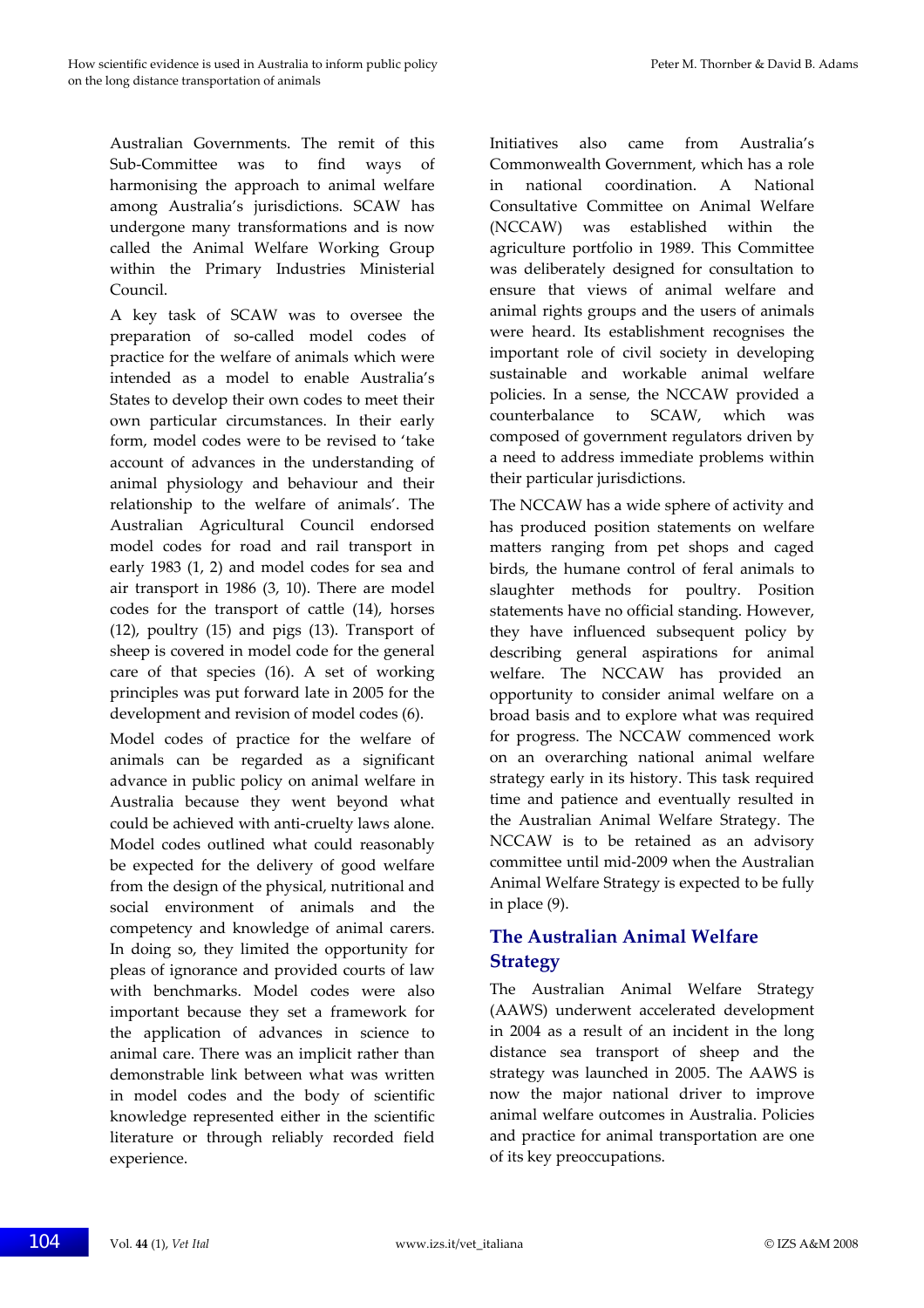The animal transportation incident that brought AAWS forward occurred in late 2003 and is described elsewhere (39). It involved the *MV Cormo Express* and a shipment of 57 000 live sheep that were refused disembark‐ ation in Saudi Arabia, a refusal that imperilled their welfare until a safe haven was found for them in Eritrea. The *MV Cormo Express* incident demonstrated that animal welfare is indeed a shared responsibility and that untoward incidents in one branch of animal‐

based agriculture have repercussions on all parts of animal‐based agriculture and, indeed, for the Australian community as a whole.

The AAWS was brought forward for its potential for exerting strong pressure for good welfare from all animal interest groups and the Australian community. It sets out a working partnership between government and civil society and can be regarded as central to a contemporary model of the public policy cycle (19), as shown in Figure 2.



#### Figure 2

Concept diagram showing the relationship between the Australian Animal Welfare Strategy and a contemporary view of the public policy cycle with its various important inputs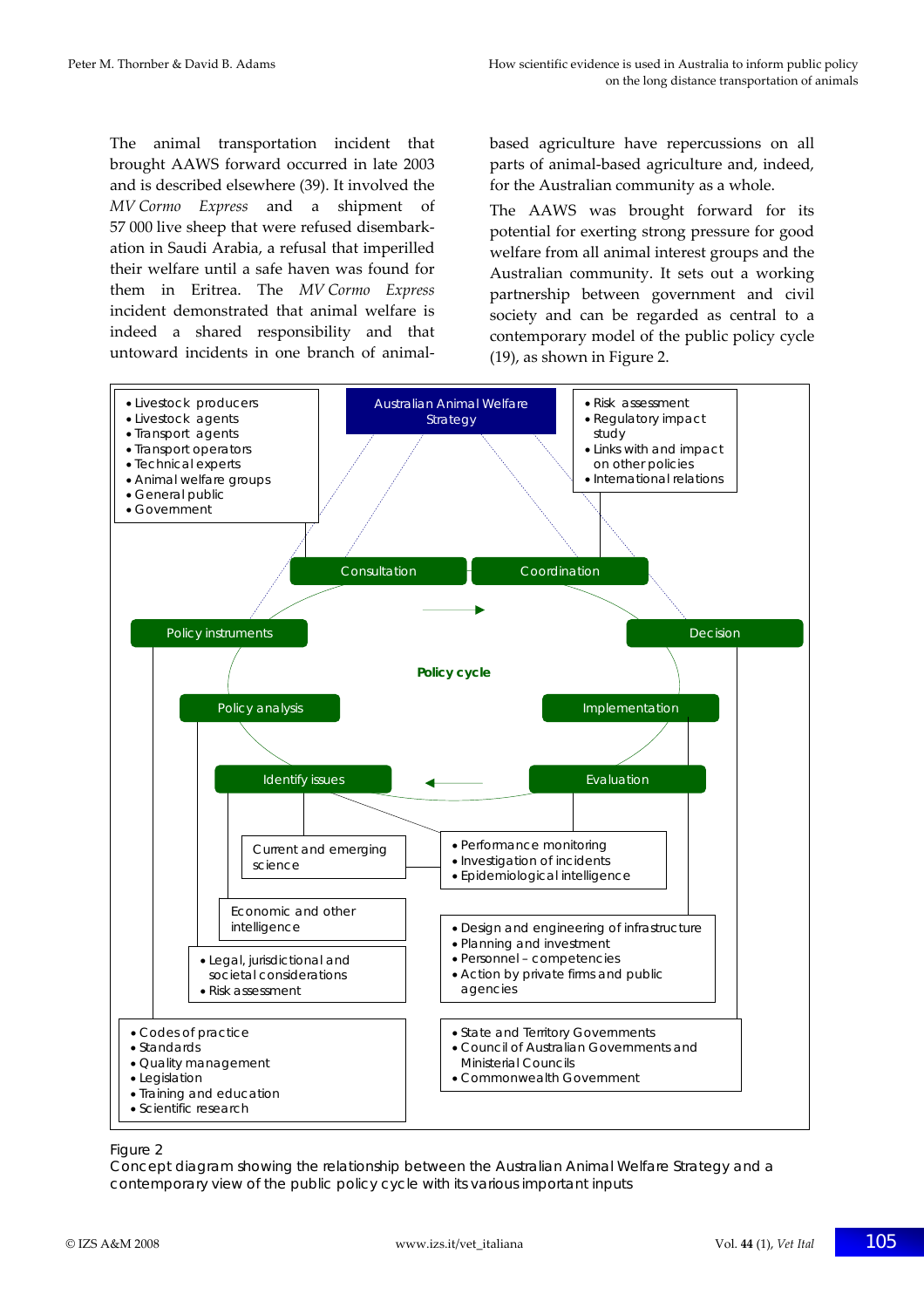The contemporary model of the policy cycle comprises eight steps which may merge with one another and which may not necessarily occur in the sequence shown. Some policy steps were previously absent or unrecognised in Australia. For example, certain earlier innovations in extensive and extensive animal husbandry had been implemented without an *evaluation* step for their impact on animal welfare. Processes for public *consultation* were underestimated until the creation of the SCAW in the 1980s. Prevention of Cruelty to Animals Acts operated as the only instrument of public policy until codes of practice for animals were introduced in the 1980s. Other policy instruments have been introduced recently and are particularly relevant to animal transportation. Policy instruments are all the means that governments use to achieve their ends.

A full description of the AAWS is available on the Internet (5). The following excerpt describes its essence: 'The Strategy facilitates a national consultative approach to animal welfare that welcomes involvement of broad community, industry and government interests. It seeks to develop community support for the implementation of approved standards. It establishes a framework for sustainable animal welfare outcomes based on scientific evidence, in order to meet the expectations of the whole Australian community with a focus on achieving a balance between education, extension and regulation. It will also provide for greater harmony and consistency across jurisdictions.'

The policy cycle in Figure 2 shows an essential link with international relations. The AAWS reproduces for Australia the guiding principles for animal welfare that have been adopted by the World Organisation for Animal Health (*Office International des Épizooties*: OIE) (41). This anchor point will allow for alignment between Australia's animal welfare policies and the standards and guidelines for animal welfare that result from deliberation within the OIE.

# **Managing the welfare of animals during long distance transportation**

A concept diagram of the policy instruments or the means used in Australia to protect the welfare of animals during long distance transportation is shown in Figure 3. These focus on sheep, cattle and goats, but similar approaches apply to poultry, pigs and horses, which have their own codes of practice for transport (12, 13, 15). In short, policy instruments are selected to suit different stages of the transport chain and are directed at the selection and preparation of animals for transport, the quality of animal care, the quality of transport infrastructure (transport vehicles, loading and loading facilities, etc.) and the competencies and knowledge of the people involved.

Responsibilities and obligations are central to the management of animal welfare during transport. The OIE sets the scene with its clear and unequivocal statement that 'once the decision to transport the animals (by sea, by land etc.) has been made, the welfare of the animals during their journey is the paramount consideration and is the joint responsibility of all people involved' (41). The OIE *Terrestrial animal health code* goes into detail about individual responsibilities.

#### **Support from science**

According to Ritchie‐Calder (36), scientific endeavour divides into four categories. First is pure or academic research that pursues knowledge for its own sake. This creates a framework for the biological knowledge that can be applied to the welfare of animals during long distance transportation. In Australia, much of the scientific endeavour into the long distance transport of animals fits within Ritchie‐Calder's second and third categories. The second category is oriented fundamental research that seeks to extend knowledge and understanding within a frame of reference. The third category is applied research where the target is specified and a yield is expected.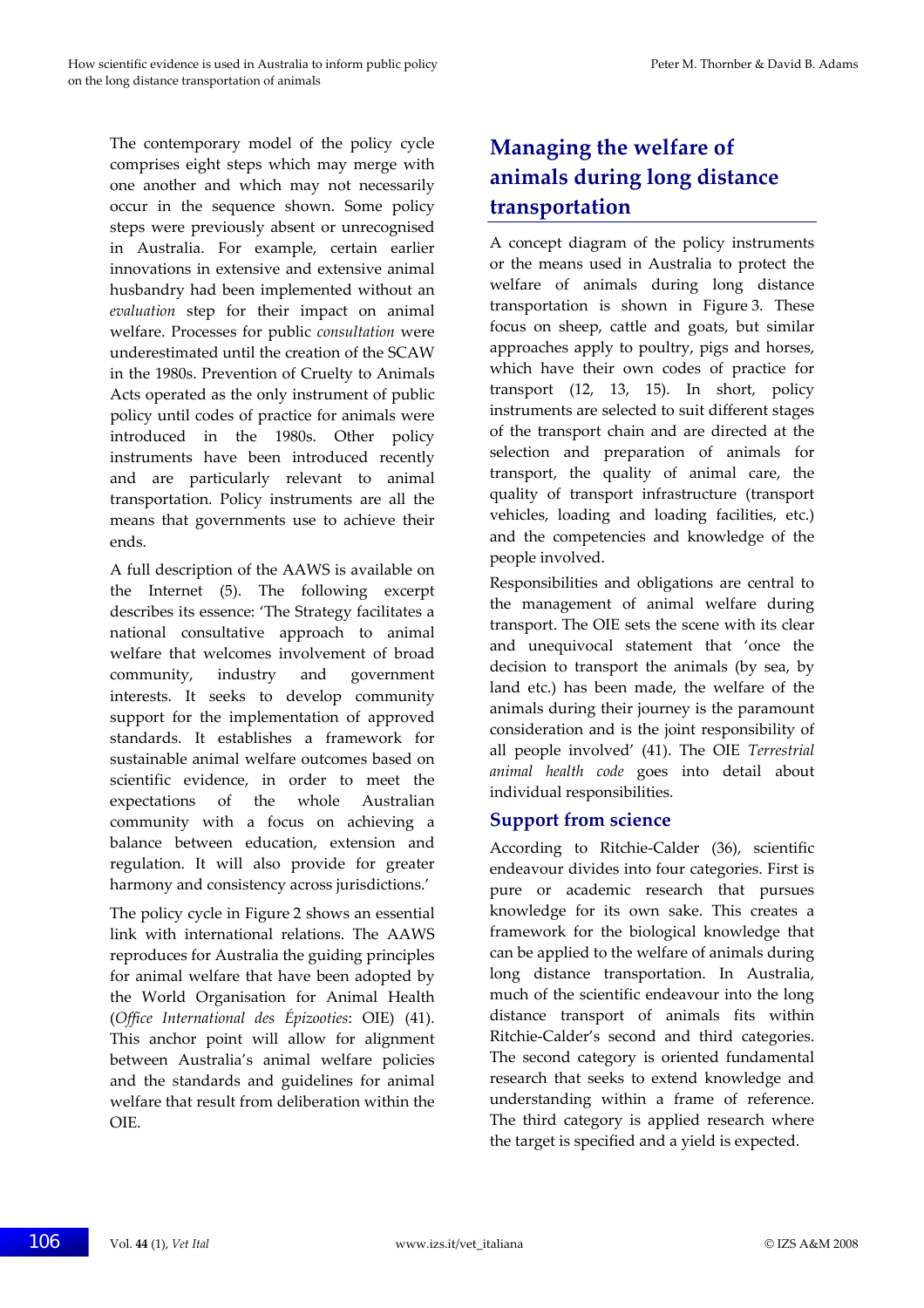

#### Figure 3

Concept diagram showing how various policy instruments contribute to the management of animal welfare during long distance transport and apply at different parts of the transport chain

Australian examples in oriented fundamental research are studies on mechanisms for maintaining water balance in cattle (32, 33). Published examples in applied research relate to the health of calves during road transport (20) and the impact of road and sea transport on cattle (30, 31, 38) and sheep (21, 22, 26, 27, 28, 29, 35, 40).

There is, however, a body of work that has great influence on the protection of animal welfare of during long distance transport in Australia, which is absent from the refereed scientific literature. The reason for this absence is that the work falls predominantly within Ritchie‐Calder's fourth category of scientific endeavour, development, which seeks the implementation of scientific knowledge through technology. The work in question is contained the reports of applied research commissioned by Meat and Livestock Australia. These are publicly available on the Internet (www.mla.com.au/TopicHierarchy/ Search/default.htm). At least 17 reports were identified with relevance to long distance transport of livestock. They include reports on the management of heat stress and the exploration of innovative methods for assessing welfare.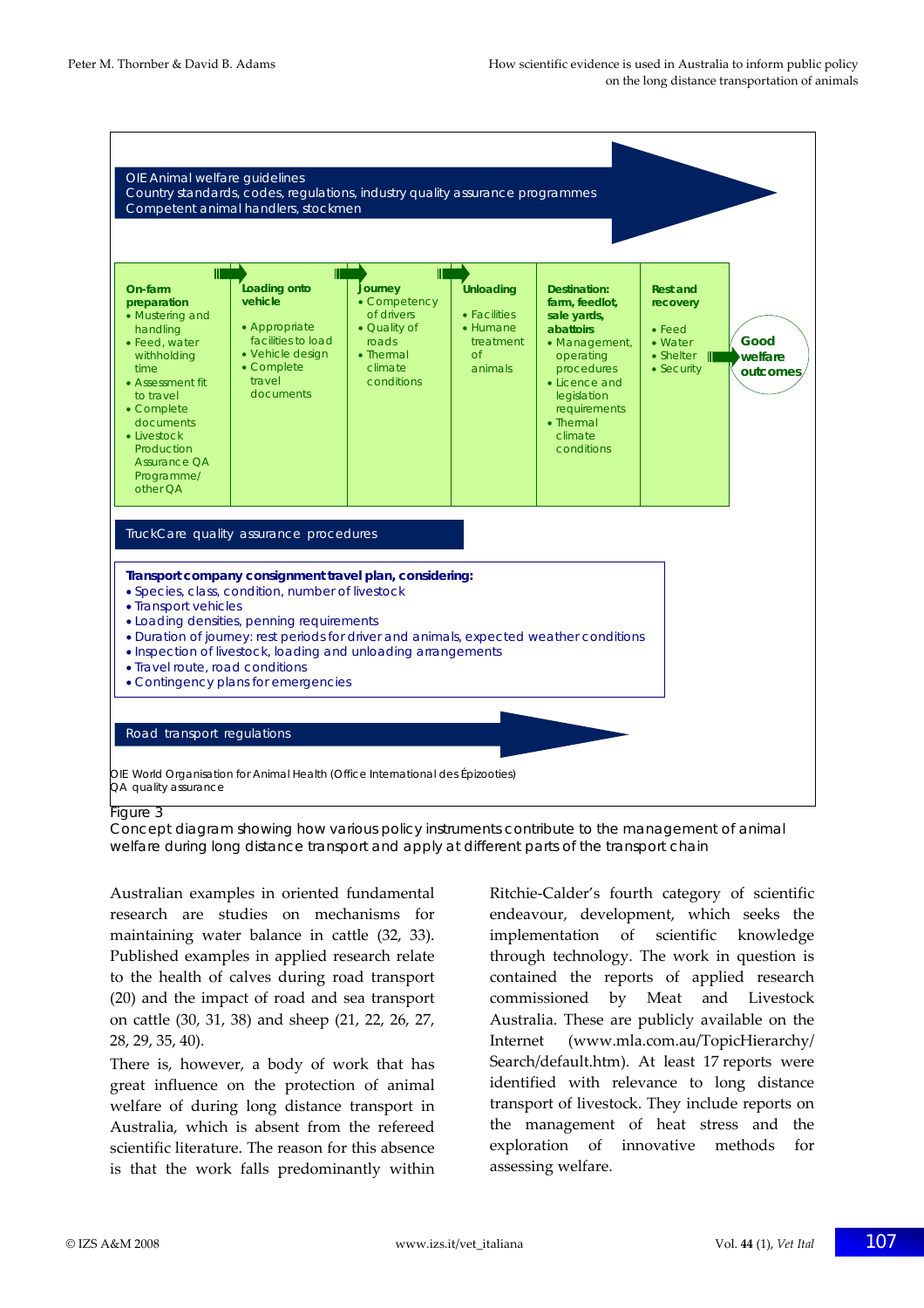## **Long distance transportation within Australia**

Within Australia, the ownership of livestock during transport changes at the destination (e.g. another farm, sale yard, feedlot or abattoir) and not at the farm gate. Owners or managers are responsible for animal welfare until animals are loaded onto a transport vehicle. Animals then become the responsibility of transporters until unloading. This occurs under guidance from the model codes of practice and the *Australian Standards for the Export of Livestock, Standard 2: Land transport of livestock* (8). Lastly, the National Livestock Identification System (NLIS), National Vendor Declarations (NVDs) and the Livestock Producer Assurance (LPA) programme create an information network that is used to protect animals during transport.

The NLIS is Australia's system for identifying and tracking beef and dairy cattle, sheep and goats (23). It assists in the management of animal disease and food safety issues and has an important application to animal welfare during long distance transport. The NLIS became mandatory for cattle in 2005 and for sheep in 2006. It is a permanent whole-of-life identification system, which uses machinereadable radio frequency identification devices (RFID) in the form of an ear tag or rumen bolus or both to identify cattle and ear tags to identify sheep. There is a central NLIS database for maintaining lifetime traceability of animals based on PICS (property identification codes).

The NVDs (24) are a key tool that ensure safe food from Australian livestock. They are supported by so-called 'waybills', which are travel documents or 'animal passports' that contain information on animal movements. NVDs and waybills function to protect the welfare of animals during long distance transport. Their overarching management occurs through SAFEMEAT, an industry and government partnership responsible for managing meat safety and hygiene issues. Livestock producers use NVDs and waybills to transmit information on the food safety status

of their livestock and buyers and food processors rely on NVDs and waybills for accurate information on their livestock purchases. NVDs and waybills are supported by the force of fair‐trading and consumer protection laws in Australia's States and false or misleading information attracts heavy penalties.

The LPA programme is the final component of the information network for livestock during long distance land transport. It operates in the grass‐fed sector of the red meat industry as an on‐farm integrity system to verify and ensure the food safety status and other quality attributes of livestock. The LPA programme was developed in accordance with International Organization for Standarization (ISO) 9002:1994 (37) and is inspired by the principles of hazard analysis critical control points (HACCP). Random and targeted independent audits are conducted to maintain the programme's integrity. Other livestock industries have developed similar quality assurance programmes.

Figure 3 shows that quality management programmes and driver training and competencies transport are part of the package for protecting the welfare of animals during long distance transport. Information on training and competencies for the transportation of livestock is available through Australia's National Training Information Service (www.ntis.gov.au/). This service provides access to the training packages and to training providers.

The predominant quality assurance programme is *TruckCare*, which was developed by the Australian Livestock Transporters Association (11) and meat and livestock industries for livestock transportation, as described elsewhere (17). The programme seeks to maximise the welfare of animals, the quality of meat and the safety of food. *TruckCare* was launched in June 2007 and the LPA programme mentioned earlier will stimulate its uptake.

A final important point concerns road safety for animals, transport personnel and other road users during long distance transportation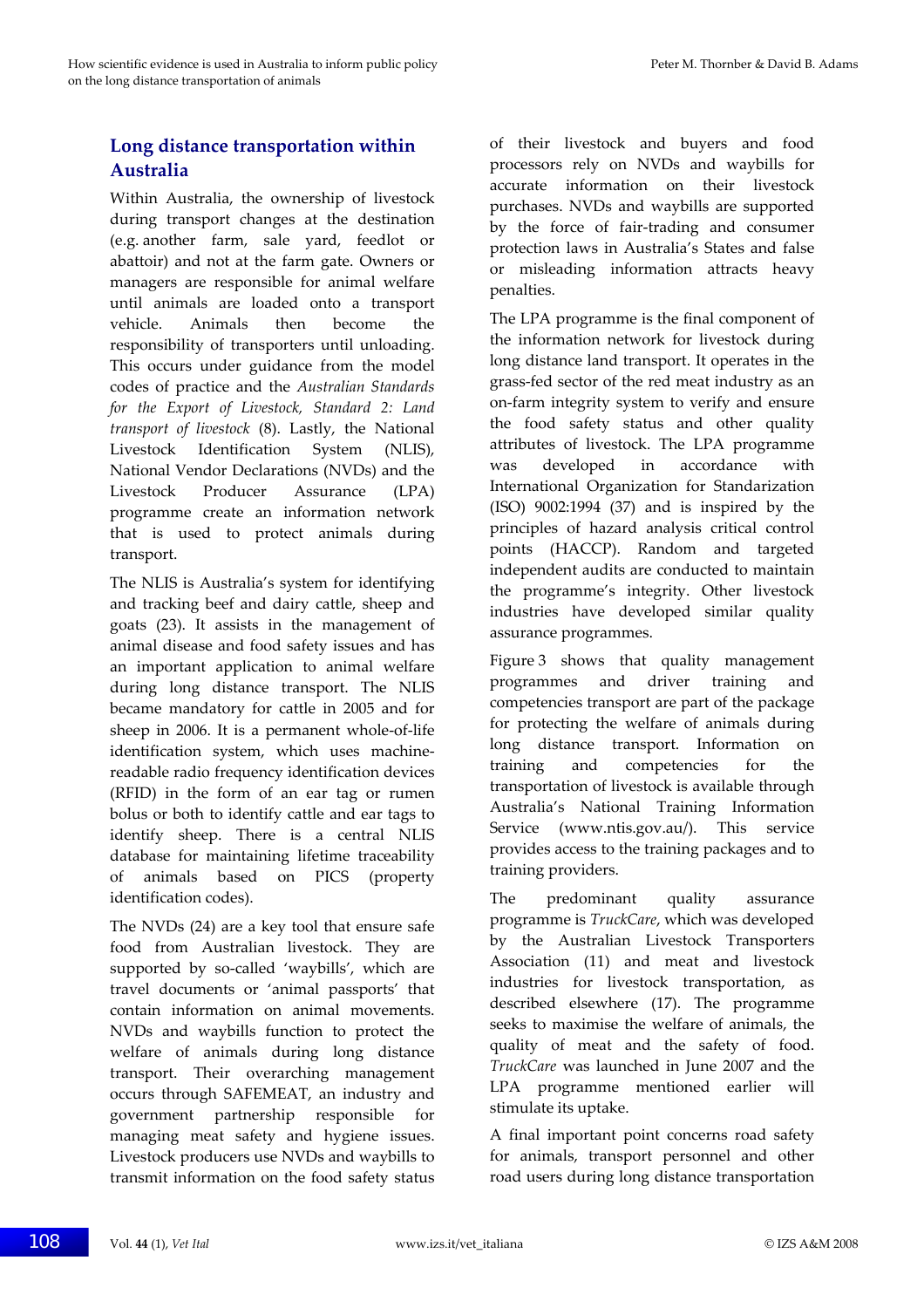of animals. Road accidents undo all other actions for the welfare of animals. A major factor in road accidents is driver fatigue which increases with the time and distance of transport*.* An advisory paper noted that customary prescriptive approaches were not fully effective and may be inconsistent with requirements under occupational health and safety (25). The paper detailed a proposed regulatory regime that was adopted with amendments throughout Australia early in 2007. One of Australia's states will exclude a 'reasonable steps' defence for drivers and operators charged with driver fatigue offences. Successful prosecutions have been mounted under work safety and health laws for breaches against fatigue guidelines.

## **Long distance transportation from Australia**

The provisions for animal welfare during long distance transport from Australia extend upon those operating for long distance transportation within Australia. They are outlined in the *Australian position statement on the export of livestock* of November 2006 (7), which provides a framework for the development of standards and other policy instruments to protect the welfare of animals across the entire livestock export chain, from planning the export consignment of animals to events at destination during and after unloading.

The position statement sets out guiding principles and the responsibilities of those involved in the export of live animals. Guiding principles describe animal welfare as a primary consideration for all concerned. They also require competencies and transparency in activities and demand a commitment to progressive improvement. Responsibilities and accountabilities are set out for livestock exporters, government, livestock organisations, accredited stockpersons, accredited veterin‐ arians and live export chain service providers. The position statement outlines reporting and monitoring requirements which are important for the evaluation step in the policy cycle. Sea voyages with unacceptable mortalities are investigated by the Australian Quarantine

Inspection Service (AQIS), the Australian Maritime Safety Authority (AMSA) and the Australian Livestock Export Corporation (LiveCorp).

Version 2.1 of the *Australian standards for the export of livestock* sets the basic standards for the conduct of the livestock export trade (8). The standards are referenced in the laws that govern the licensing of exporters. They cover the six major components of the export chain, namely:

- sourcing and on-farm preparation of livestock
- land transport of livestock for export
- management of livestock in registered premises
- vessel preparation and loading
- on-board management of livestock during sea transport
- air transport of livestock.

The standards cover cattle, sheep, goats, buffalo, deer and camelids (camels, llama, alpaca and vicunas).

Accountability for the good welfare of animals during export from Australia starts with the *Australian standards for the export of livestock*. Then follows licensing, a system of export permits, the regulation of ships for their safety, anti‐cruelty laws and industry quality assurance schemes and operational plans along the live export chain. Finally, there is formal training for stockpersons who accompany live animals during export (34).

All exporters of live animals from Australia must be licensed under legislation administered by AQIS. In addition, all consignments of live animals must have an export permit from AQIS which is granted when animal welfare requirements and the requirements of the importing country are met. A notice of intention to export and a consignment risk management plan are prerequisites for this step. The consignment risk management plan is part of a formal risk management system for the live export of animals. Risk management has been a valuable innovation that has resulted in reduced mortality rates during the transport of animals from southern Australian ports (39).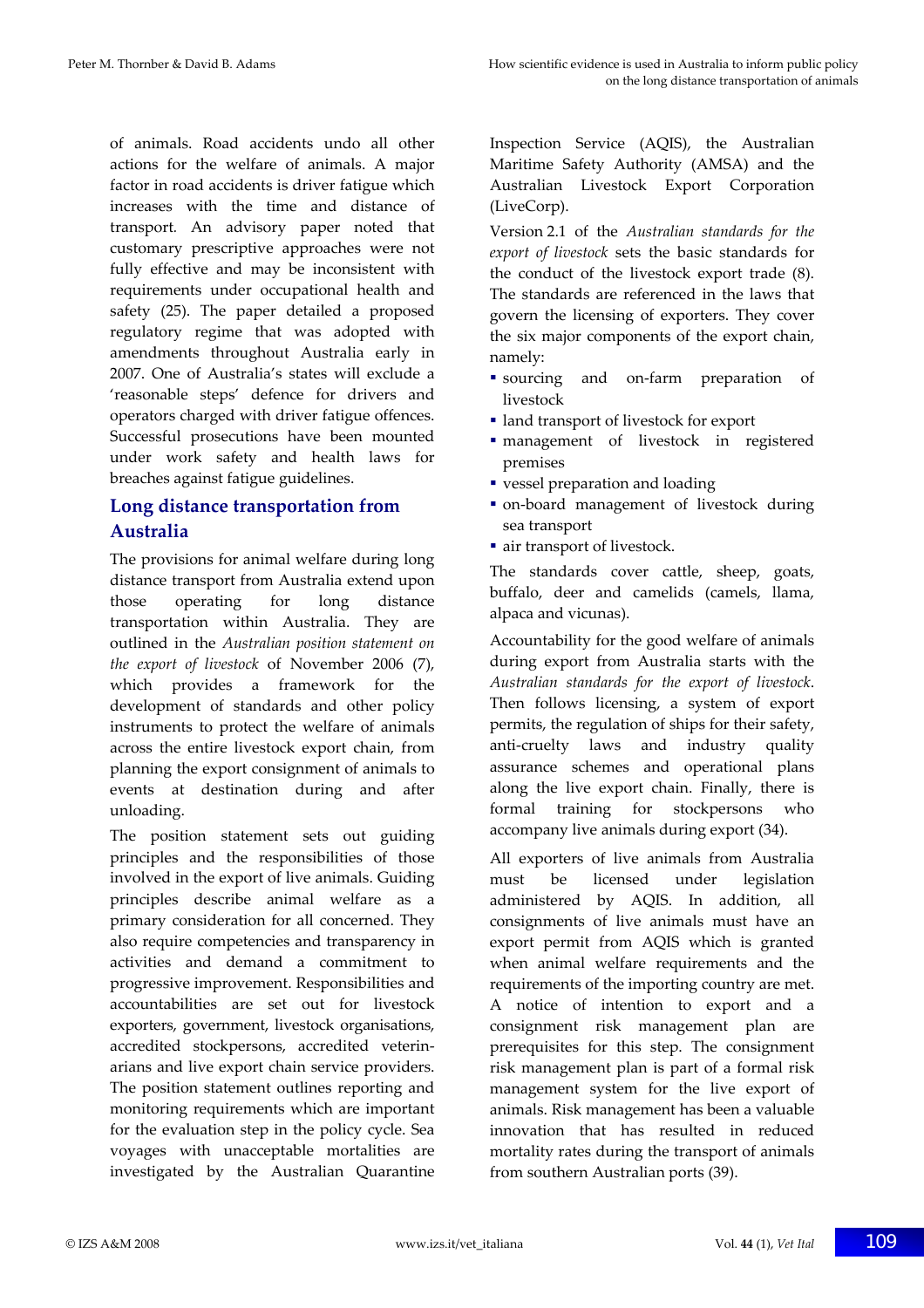## **References**

- 1. Australian Bureau of Animal Health 1983. Model code of practice for the welfare of animals. 3: Road transport of livestock. Australian Bureau of Animal Health, Canberra, 26 pp (www.mincos.gov.au/\_\_ data/assets/pdf\_file/0007/316069/Road\_transport\_livestock.pdf accessed on 12 February 2008).
- 2. Australian Bureau of Animal Health 1983. Model code of practice for the welfare of animals. 4: Rail transport of livestock. Australian Bureau of Animal Health, Canberra, 27 pp (www.mincos.gov.au/\_\_ data/assets/pdf\_file/0005/316067/Rail\_transport\_livestock.pdf accessed on 12 February 2008).
- 3. Australian Bureau of Animal Health and Quarantine Service 1986. Model code of practice for the welfare of animals. 5: Air transport of livestock. Australian Bureau of Animal Health, Canberra, 24 pp (www.mincos. gov. au/\_\_data/assets/pdf\_file/0019/316063/Air\_transport\_livestock.pdf accessed on 12 February 2008).
- 4. Australian Bureau of Statistics (ABS) 2008. Year Book Australia 2008. Chapter 16: Agriculture, Livestock. ABS, Canberra, No. 90, ABS Catalogue No. 1301.0, 491-496 (www.abs.gov.au/AUSSTATS/ abs@.nsf/second+level+view?ReadForm&prodno=1301.0&viewtitle=Year%20Book%20Australia~2008 ~Latest~7/02/2008&&tabname=Past%20Future%20Issues&prodno=1301.0&issue=2008&num=&view=& accessed on 12 February 2008).
- 5. Australian Department of Agriculture, Fisheries and Forestry (DAFF) 2005. Australian animal welfare strategy. DAFF, Canberra, 34 pp (www.daff.gov.au/\_data/assets/pdf\_file/0011/146747/Aaw Strategy Final.pdf accessed on 12 February 2008).
- 6. Australian Department of Agriculture, Fisheries and Forestry (DAFF) 2005. National Consultative Committee on Animal Welfare 2005. Review of the Australian model codes of practice for the welfare of animals (Neumann report). DAFF, Canberra, 79 pp (www.daff.gov.au/\_data/assets/pdf\_ file/0006/146751/Neumann\_report.pdf accessed on 12 February 2008).
- 7. Australian Department of Agriculture, Fisheries and Forestry (DAFF) 2006. Australian position statement on the export of livestock. DAFF, Canberra (www.daff.gov.au/animal-planthealth/welfare/export-trade/pos-statement accessed on 12 February 2008).
- 8. Australian Department of Agriculture, Fisheries and Forestry (DAFF) 2006. Australian standards for the export of livestock (version 2.1). DAFF, Canberra (www.daff.gov.au/animal-plant-health/welfare/ export-trade/v2-1 accessed on 12 February 2008).
- 9. Australian Department of Agriculture, Fisheries and Forestry (DAFF) 2007. National Consultative Committee for Animal Welfare. DAFF, Canberra (www.daff.gov.au/animal-plant-health/welfare/ nccaw accessed on 12 February 2008).
- 10. Australian Department of Primary Industries and Energy 1987. Model code of practice for the welfare of animals. 8: Sea transport of livestock. Australian Bureau of Animal Health, Canberra, 25 pp (www.mincos.gov.au/\_\_data/assets/pdf\_file/0018/316071/Sea\_transport\_livestock.pdf accessed on 12 February 2008).
- 11. Australian Livestock Transporters Association (ALTA) 2007. TruckCare ALTA, Belconnen (www.alta.org.au/directory/site.asp?site=286 accessed on 12 February 2008).
- 12. Australian Primary Industries Standing Committee on Agriculture 1997. Model code of practice for the welfare of animals: land transport of horses*.* Commonwealth Scientific and Industrial Research Organisation (CSIRO) Publishing, Primary Industries Report Series 62, Collingwood, 26 pp.
- 13. Australian Primary Industries Standing Committee on Agriculture 1998. Model code of practice for the welfare of animals: land transport of pigs*.* Commonwealth Scientific and Industrial Research Organisation (CSIRO) Publishing, Primary Industries Report Series 63, Collingwood, 20 pp.
- 14. Australian Primary Industries Standing Committee on Agriculture 2000. Model code of practice for the welfare of animals: land transport of cattle*.* Commonwealth Scientific and Industrial Research Organisation (CSIRO) Publishing, Primary Industries Report Series 77, Collingwood, 30 pp.
- 15. Australian Primary Industries Standing Committee on Agriculture 2006. Model code of practice for the welfare of animals: land transport of poultry, 2nd Ed*.* Commonwealth Scientific and Industrial Research Organisation (CSIRO) Publishing, Primary Industries Report Series 91, Collingwood, 20 pp.
- 16. Australian Primary Industries Standing Committee on Agriculture 2006. Model code of practice for the welfare of animals: the sheep, 2nd Ed*.* Commonwealth Scientific and Industrial Research Organisation (CSIRO) Publishing, Primary Industries Report Series 89, Collingwood, 30 pp.
- 17. Barnett J.L., Edge M.K. & Hemsworth P.H. 2008. The place of quality assurance in managing animal welfare during long distance transport. *In* Welfare aspects of the long distance transportation of animals (D.B. Adams & P.M. Thornber, eds). *Vet Ital*, **44** (1), 121-131.